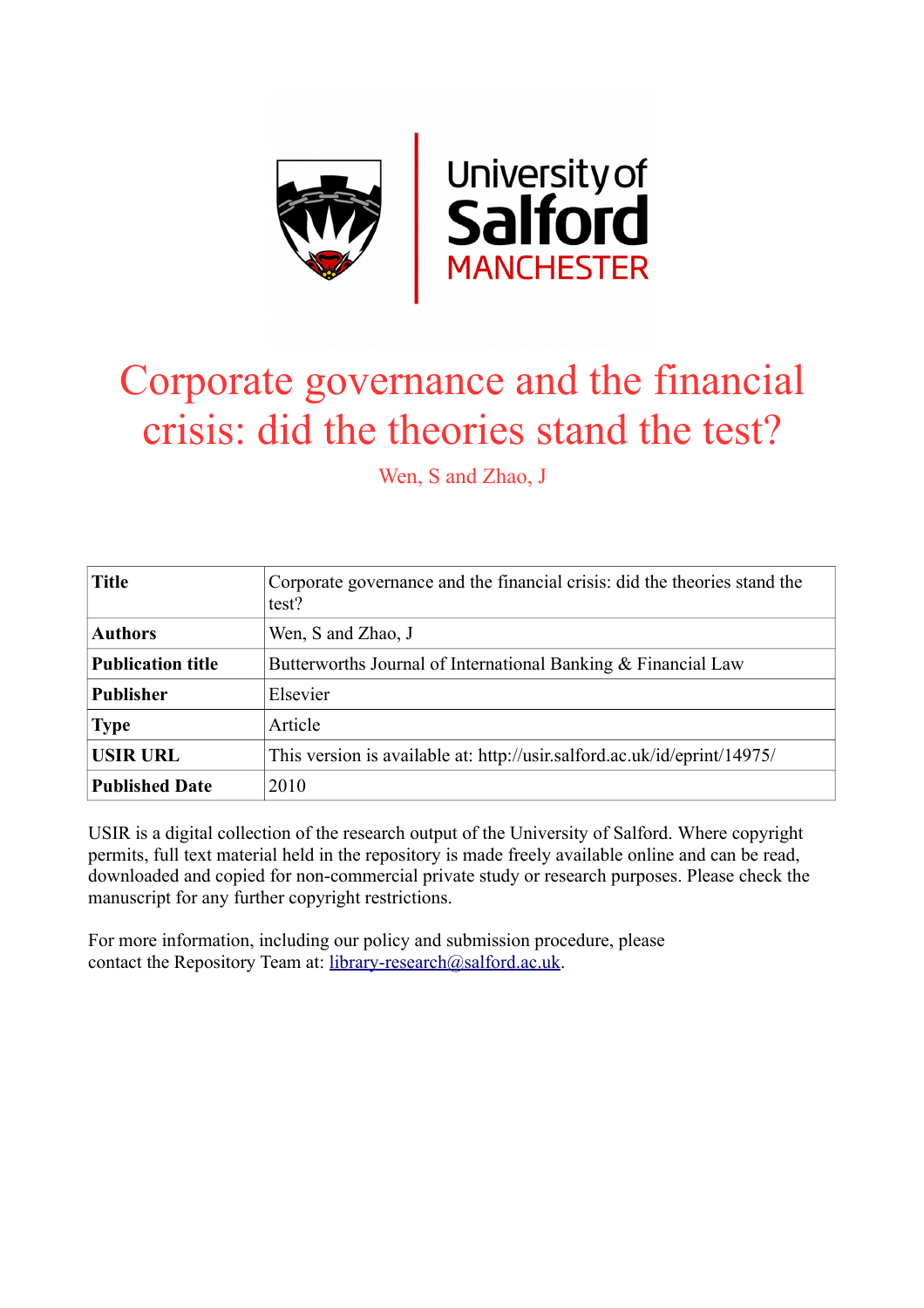Journal of International Banking & Financial Law/2010 Volume 25/Issue 10, November/Articles/Corporate governance and the financial crisis: did the theories stand the test? - (2010) 10 JIBFL 612

#### **Journal of International Banking and Financial Law**

#### **(2010) 10 JIBFL 612**

#### **1 November 2010**

## **Corporate governance and the financial crisis: did the theories stand the test?**

**Feature**

#### **Corporate Governance and the Financial Crisis**

Shuangge Wen

*is a lecturer in Law at the Liverpool Law School, University of Liverpool. Email: s.wen@liv.ac.uk*

#### Jingchen Zhao

*is a lecturer in Law at the Salford Law School, University of Salford. Email: j.zhao@salford.ac.uk* © Reed Elsevier (UK) Ltd 2010

*Shuangge Wen and Jingchen Zhao assess how established theories on corporate governance have stood the test in the aftermath of the 2008 financial crisis.*

#### **KEY POINTS**

Three key theories -- the agency theory, stewardship theory and path dependence theory have served to explain the relationship between directors and shareholders in the field of corporate governance. However, none of the theories alone have stood the test of the global financial crisis.

Given the multiplicity and complexity of directors' interests, directors in organisations are likely to have agency relationships with some managers and stewardship relationships with others.

Path dependence theory indicates the prevalence of voluntary codes rather than mandatory instruments in the post-crisis context.

 · In the authors' opinion, a combination of voluntary codes and mandatory instruments would be desirable.

### **INTRODUCTION**

Following the bursting of the housing bubble in 2006, a dramatic rise in defaults on subprime mortgages in the financial market triggered a global credit crunch and the subsequent financial crisis. The world economy has been seriously damaged by the recent financial turmoil. Stock markets have crashed worldwide; retail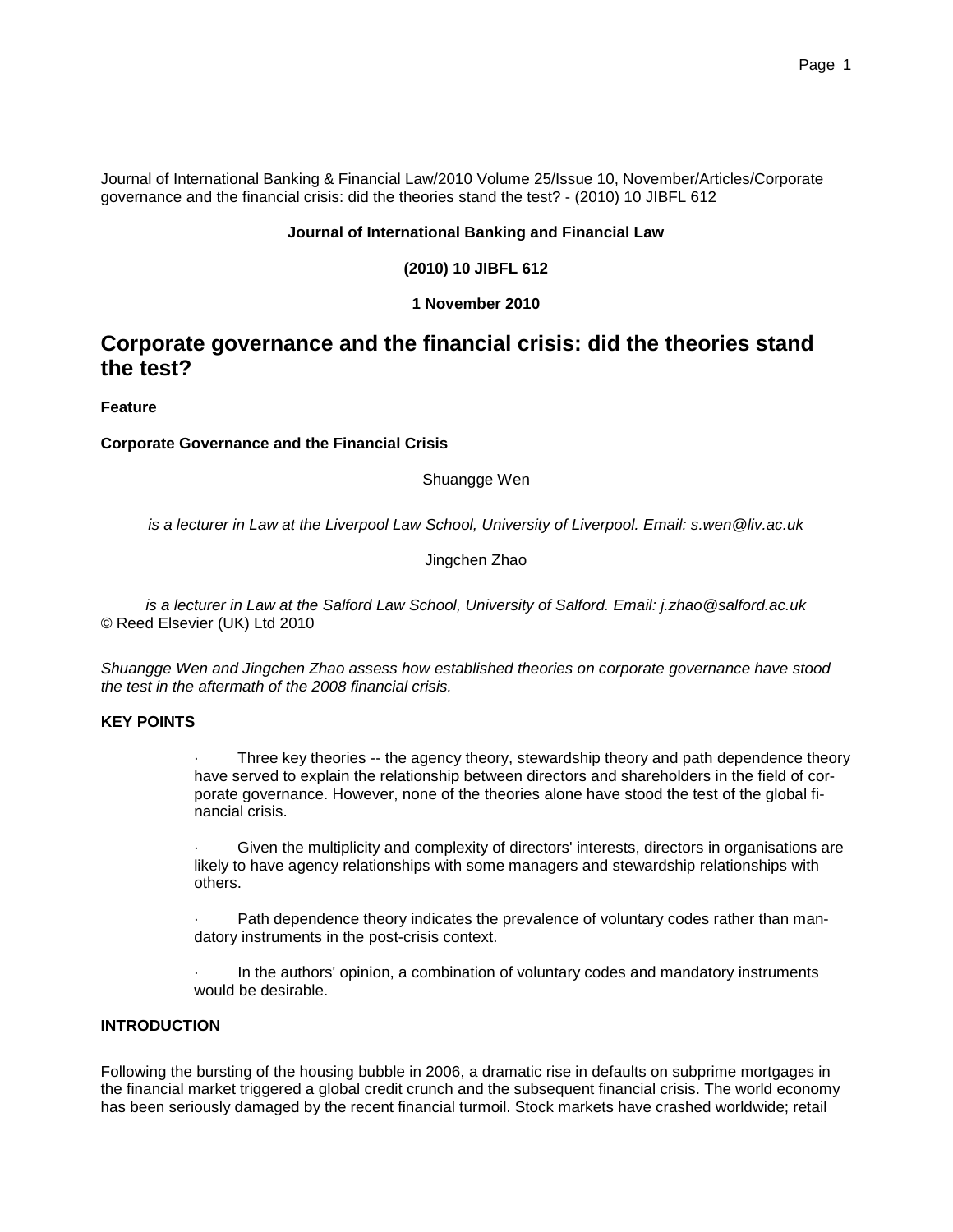sales have suffered huge declines; banks and investment institutions have suffered billions in losses and faced risks of failure; and markets became dysfunctional.

A cyclical pattern of rises and declines in the business world has been perceived since the dawn of industrial capitalism,<sup>1</sup> and has created new demands for governance leading to according changes in governing rules and regulations. Although no consensus has so far been achieved as regards the implications of the 2008 crisis, the increasing significance of corporate governance practices has again been highlighted. Needs for improvement not only derive from failures of management, but from the incompetency of the boards and shareholders in ensuring corporate accountability.

'A *multi-theoretical* approach to corporate governance is essential for recognising the many mechanisms and structures that might reasonably enhance organisational functioning ...' (authors' emphasis added).<sup>2</sup> This article considers how established theories on corporate governance have stood the test in the recent turmoil with an analysis of the agency theory, stewardship theory and path dependence theory.

#### **AGENCY THEORY**

Originating in the 1970s in the field of finance and economics, agency theory has developed as a predominant theoretical support for shareholder value orientation. Agents (the directors) manage the business for the benefit of their principals (the shareholders) and ensure accountability through a single-purposed governance structure.<sup>3</sup> As residual claimants, shareholders are regarded as principals and the most suitable candidates to monitor managerial performance in terms of assigned powers and duties.<sup>4</sup> The traditional agency relationship was between shareholders and management, although a double agency relationship, ie, the relationship between shareholders and directors, and that between directors and management, is increasingly recognised.

Agency theory rests upon the separation of ownership and management, but whilst this has resulted in efficiency, it has also been largely blamed for the instability of the Anglo-American governance mechanism. On the one hand, the nature of separation enables corporations to acquire substantial amounts of capital from various sources; provides investors with direct and flexible exit choices from their investee companies; and it largely promotes market competition and development. On the other hand, it causes potential conflict between principals and agents. Directors are presumed under agency theory to be imperfect, self-interested agents. They are tempted to engage in opportunistic behaviour for their own personal benefit, rather than undertake proper risk management for the benefit of their principals, who prefer to maximise their returns through the taking of rational corporate risk, and focusing on high dividends and stock prices.

In practice shareholders' insufficient control over directors' performance is regarded as a significant element contributing to the divergence of interests between principals and agents. This problem is exacerbated when portfolios are diversified, which significantly reduces shareholders' incentives to supervise and arguably incentivises them to leave.<sup>5</sup> Information asymmetry also restricts the shareholder group's ability to make qualified decisions in response to directors' decisions -- so that in practice directors are offered opportunities for diverging from shareholders' interests and pursuing their own objectives.

#### **AGENCY PROBLEMS ARISING FROM THE CRISIS**

With the plethora of economic declines triggered by the financial crisis, the limitations of agency theory -- a divergence of interests between agents and principals -- has again been manifest through both the unaccountability of the directors and insufficient control exerted by the shareholders. As recognised by Rose, the financial crisis is regarded in some respects as a failure of corporate governance mostly owing to managerial expropriation and high agency costs.<sup>6</sup>

#### **DIRECTORS' LACK OF ACCOUNTABILITY**

Premised on the belief that directors are self-interested and opportunistic, agency theory has focused on how shareholders can reduce the likelihood of directors misusing their power for pecuniary or other advantages.<sup>7</sup> For Anglo-American corporations and institutions, the two key mechanisms for achieving this are account-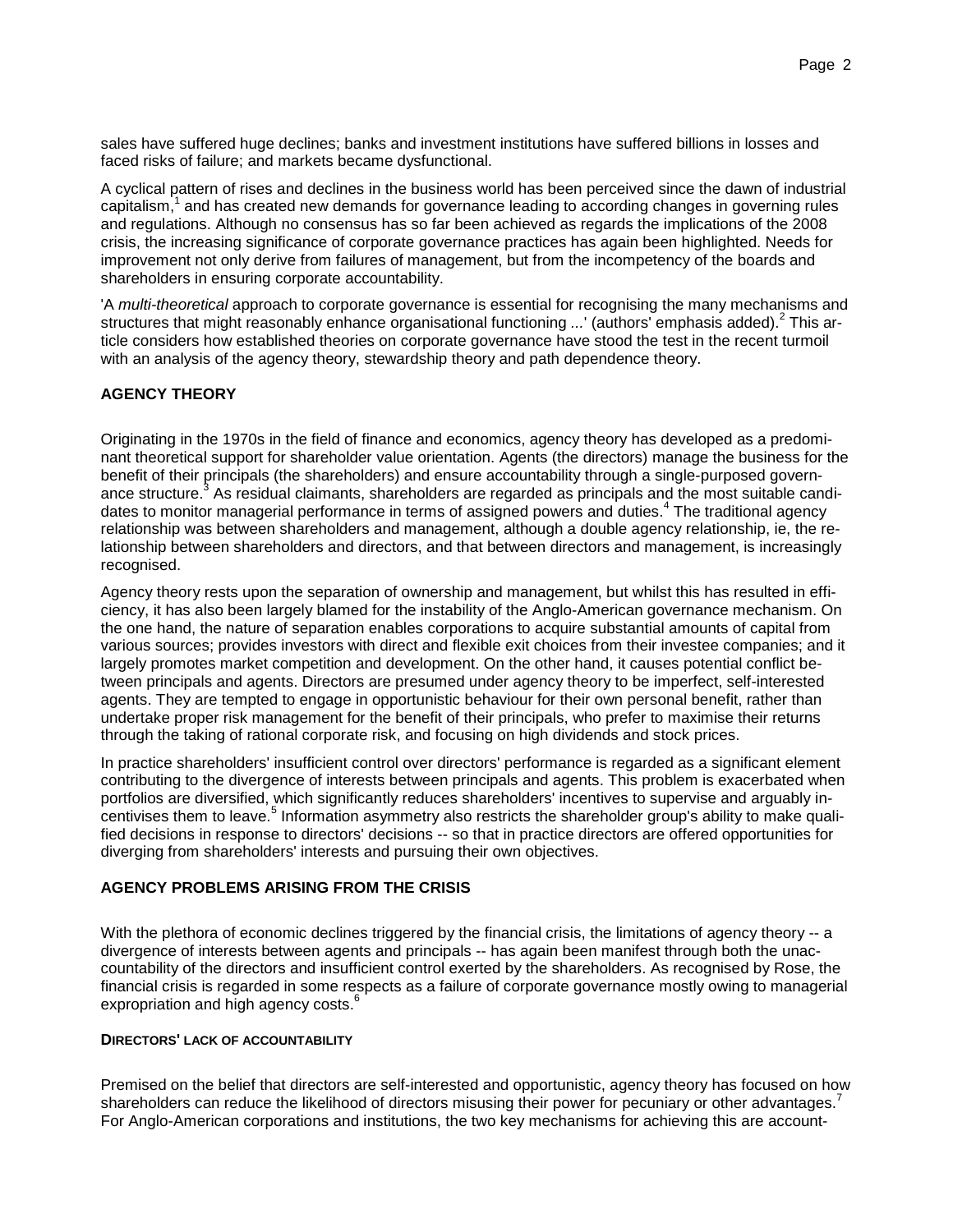ability and risk management. Accordingly, the board of directors, defined as 'the link between the shareholders of the firm and the management entrusted with undertaking the day-to-day operations of the organisation',<sup>8</sup> are expected to fulfil their basic fiduciary duty by quickly responding to evolving risks to the business,<sup>9</sup> conducting effective risk management and 'supervising the management of the business and reporting to shareholders on their stewardship.<sup>10</sup>

In the financial crisis, the lack of accountability within corporations and financial institutions and between directors and their principals was identified as a major failing in the realm of corporate governance.<sup>11</sup> It has been found that many directors of collapsed financial institutions failed to devote sufficient time or effort to risk management, or to fully understand the business and the product risks.<sup>12</sup> Instead of arranging loans and managing relevant risks themselves, these financial institutions (and their directors) played the role of 'originator and distributor',<sup>13</sup> ie they sold their loan risks to other investors in the form of a bundle of credit products, on the grounds that risks associated with the loan debt would be fragmented and risk monitoring would not be necessary.<sup>14</sup> Such actions also increased the intricacy of corporate disclosure, and further decreased accountability, both from directors to shareholders, and from managers to directors. In the case of Northern Rock, directors' insufficient risk monitoring of their invested products, and their behaviour in misleading small investors into buying shares while it was going into financial difficulty, are regarded as basic accountability failures. In the recent governance report produced by UBS, incomplete risk control methodologies were identified as the primary cause of Northern Rock's governance failure.

#### **INSUFFICIENT SHAREHOLDER CONTROL**

'The key question that shareholders and their agents needed to ask themselves was whether they were partly responsible for the banking crisis.<sup>15</sup> Though shareholder control is defined by agency theorists as an efficient way of eliminating the diversion of interests between shareholders and managers and managerial greed, in practice shareholders have played an inactive role and it is this inactivity in corporate control, particularly the inefficient role of institutional investors in restraining the reckless behaviour of boards, that has been identified as a key factor in contributing to the escalation of the crisis.

Much of the inactivity can be blamed on the dilution of share ownership -- a consequence, according to agency theory, of the separation of ownership and control in modern corporations. The largest individual share ownerships amount to just a minor percentage of the total shareholding, and it is therefore not possible for these shareholders to exercise direct control of corporate management.<sup>16</sup> In the Northern Rock case, 144,000 of the 180,000 shareholders were found to be small investors who did not have sufficient information or influence to exercise due diligence in monitoring the board's performance.

This wide distribution of ownership has rendered Anglo-American shareholders, including institutional investors, passive in corporate governance. They prefer to exercise their powers via the 'exit' choice, and leave market forces eg the threat of hostile takeover, as the main driver for governing corporate management. In the case of Northern Rock, it was found that the company's reckless business model had been transparent to its shareholders in the market for a long time,<sup>17</sup> but this was not challenged before the business went into difficulty.

#### **STEWARDSHIP THEORY**

Stewardship theory provides an alternative to agency theory in interpreting the principal-agent relationship. This model advocates the overriding status of shareholders whilst presuming that managers' interests align with those of their principals.<sup>18</sup> Instead of being characterised as opportunists, as in agency theory, executive managers are described in stewardship theory as good stewards of the corporation, with enough self-motivation to attain high levels of corporate profit and returns for the shareholders.<sup>19</sup> According to stewardship theory these returns for the shareholders are not achieved by placing management under greater control from shareowners, but by empowering managers to take autonomous executive action.<sup>20</sup>

In contrast to agency theory, stewardship theory suggests that corporate practice should allow ultimate powers of decision to be delegated to the management.<sup>21</sup> The responsibility of the board is not to directly control the corporation, but to supervise and assist the Chief Executive Officer ('CEO') and the management in ac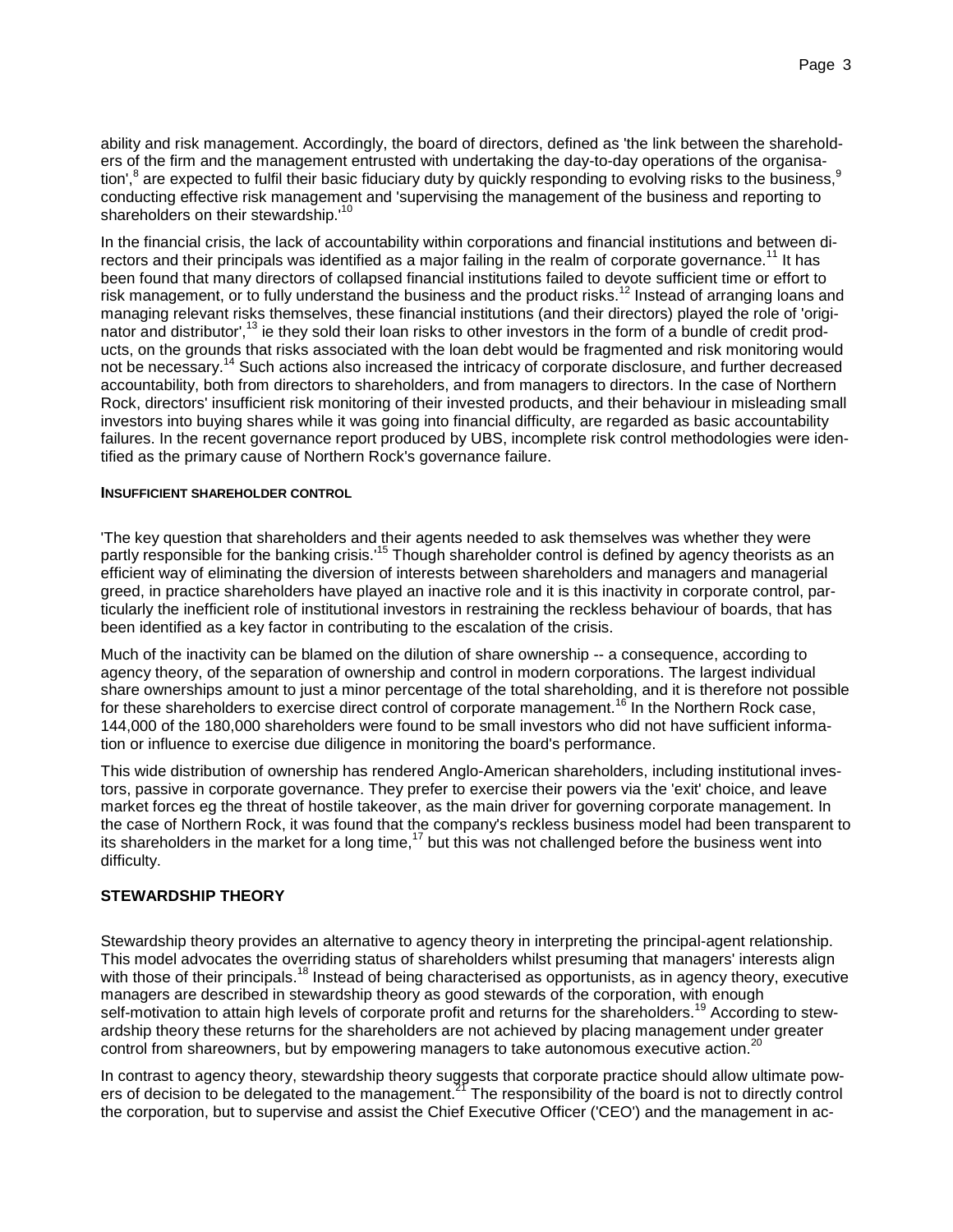complishing their tasks. However, the weakness of the theory is that there is no clear line between the board and the management responsibilities, and it is always difficult to hold the CEO (and not the board) accountable for the results of actions taken.

In the financial turmoil, the unaccountability of directors and managers indicates a lack of stewardship and further suggests the impracticability of offering directors/managers ultimate powers in corporate control. The lack of stewardship in governance practice was succinctly described by Greenspan: 'I made a mistake in presuming that the self-interest of organisations, specifically banks and others, was such that they were best capable of protecting their own shareholders*.*' <sup>22</sup> A governance structure which is framed purely on the basis of stewardship is inapplicable in the aftermath of the crisis. Nevertheless, stewardship theory has not been completely written off in the post-crisis context, because it effectively complements agency theory. Given the multiplicity and complexity of principals' interests, principals in organisations are likely to have agency relationships with some managers and stewardship relationships with others.<sup>23</sup> Most importantly, the emphasis of stewardship theory offers a possible explanation for the agency dilemma of governance: although it is agreed that executives should remain subject to effective monitoring mechanisms in the aftermath of the financial crisis, they cannot submit every decision for the shareholders' consideration due to the nature of corporate governance.<sup>24</sup> The necessity of enhancing executive stewardship is therefore put forward as an important component in the post-crisis governance structure.

#### **SHAREHOLDER VALUE CONTINUATION AND SELF-REGULATION: THE PATH DEPENDENCE PER-SPECTIVE**

A further question arises as to whether the UK's emphasis on shareholder value should transfer to stakeholders' interests generally (those of employees, creditors, customers, suppliers), to minimise the negative effects of short-termism in the financial crisis. Although the significance of stakeholder considerations in enhancing long-term corporate culture is increasingly acknowledged, the recent financial crisis suggests the impracticality of enforcing the stakeholder model in the UK. The idea that directors should be offered more autonomy to provide stakeholder enhancement has been seriously undermined by the fact that insufficient control over directors' performance was identified as a major factor contributing to the current crisis. 'When the crunch came, profits would come first*.*' <sup>25</sup> When many companies are fighting for survival during the financial crisis, the implementation of a stakeholder model seems more difficult within the Anglo-American context, because such practice by directors could leave them open to accusations of diluting the primary objective of companies, ie the maximisation of shareholders' interests. It seems that the interests of non-shareholder groups will be considered and pursued by directors purely for instrumental concerns, ie only when such stakeholder enhancement would directly and positively contribute to the competitiveness of the company and the maximisation of shareholder value.<sup>2</sup>

The theory of path dependence offers a strong theoretical support for continuing shareholder value orientation in the UK post-crisis context. Path dependence, a comparatively new theory originating in the 1980s, means that an outcome or decision is shaped in specific and systematic ways by the historical path leading to it, as well as by other factors within the socio-economic context.<sup>27</sup> As part of the domestic legal and financial framework, a corporate governance system has significant sources of path dependence, which include historical accidents as well as economic and political particulars of the domestic system.<sup>28</sup> The persistence of these path dependence sources significantly contributes to the stability of the domestic corporate governance system in any local socio-economic environment.

Path dependence theory sheds an interesting light on the continuing persistence of the shareholder value orientation in the UK. Historically, shareholder value has been deeply embodied in the UK, both in theory and in common law practice.<sup>29</sup> The main configurations of the UK corporate governance system -- including dispersed ownership and ultimate shareholder decision rights, the one-tier board structure, the external monitoring system, the liquid market and active market activities -- are all determined by and further solidify the ultimate objective of shareholder value maximisation. In recent company law reforms the UK government has favoured the Enlightened Shareholder Value ('ESV') principle over the pluralist approach. The major feature of the ESV approach is its preservation of the long-established corporate objective of shareholder wealth maximisation: the stakeholder consideration required in provisions reflecting the ESV principle, such as s 172(1) and s 417 of the Companies Act 2006, is merely for the ultimate aim of shareholder benefit. This is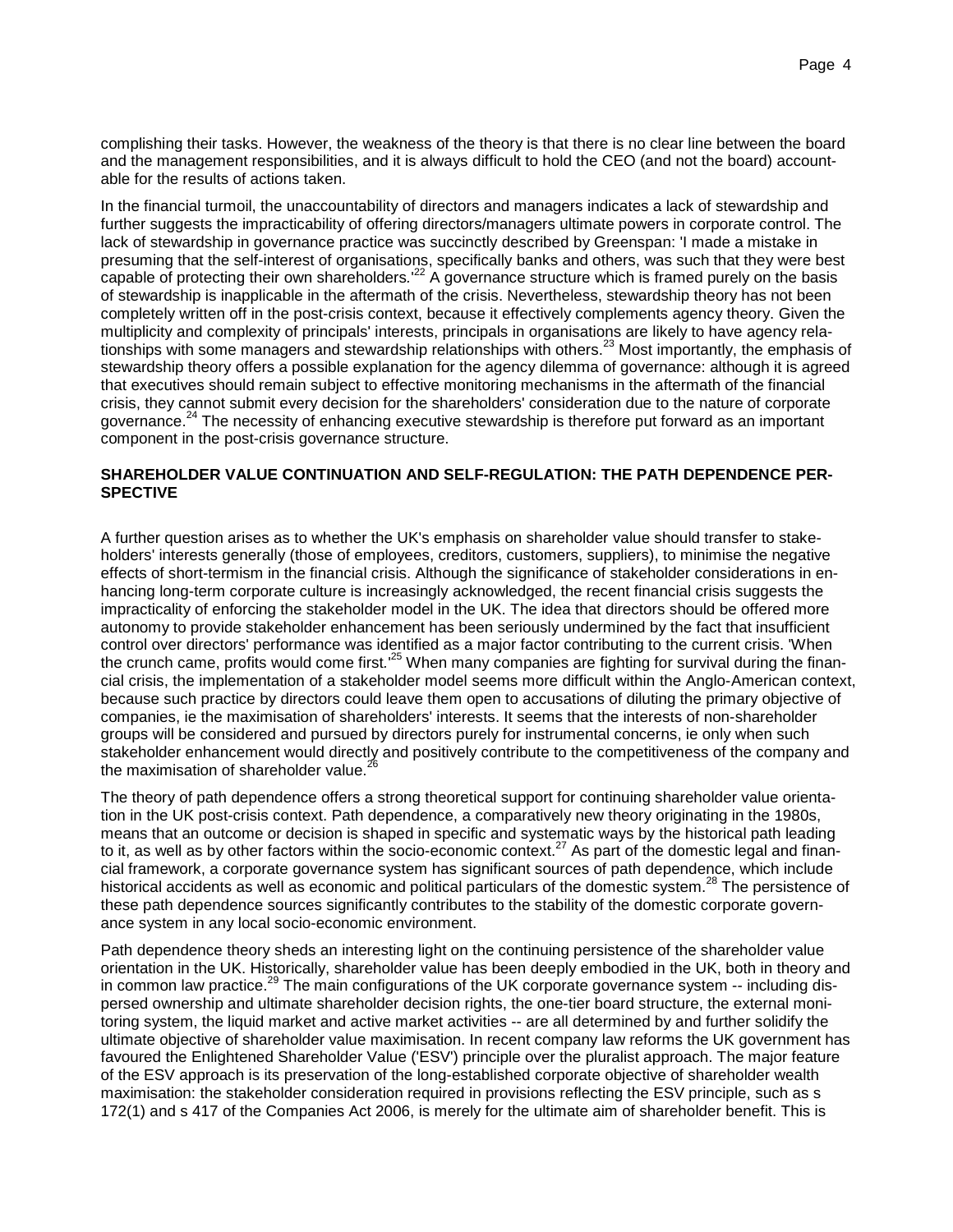distinct from the pluralist approach, which rejects the superiority of shareholders' interests and advocates the pursuit of various stakeholder groups' interests. Given the increasing demands to restore investor confidence and revitalise the market economy, it is expected that shareholder value will continue to be honoured as the predominant goal, and it will clearly be for the ultimate benefit of company members.

Path dependence theory also indicates the prevalence of the self-regulatory approach after the crisis. Avoiding the rigidness of the American rule-based approach, the UK has long featured a flexible principles-based approach in its corporate governance reforms. Given the complex nature of governance practice, company law statutes in the UK, including the 701-page long Companies Act 2006, provide minimal regulation of corporate governance. Key governance issues, such as the powers and structure of the board, are mainly left to the discretions of corporations and influences of semi-autonomous bodies. 'Much of governance goes beyond legal framework ... Hence the development of the self-regulatory governance framework in the UK through various reports ... make boards of directors more accountable to shareholders*.'*<sup>30</sup> It is also argued that the flexibility of self-regulations could reflect businesses' urgent needs and avoid the high costs and countless administrative procedures by the amendment of existing mandatory laws, which is particularly favourable in the post-crisis period when there are increasing calls for reform. On the basis of path dependence theory, which argues continuing systematic persistence, it is anticipated that self-regulation is likely to continue to be favoured in the realm of UK post-crisis corporate governance.

#### **POSSIBLE DEVELOPMENTS POST-CRISIS**

#### **ENHANCING DIRECTORS' ACCOUNTABILITY TO SHAREHOLDERS**

The significance of internal governance over complex financial products has repeatedly been neglected in past practice. Over the last ten years the major thrust of corporate governance reform after corporate collapses has been the improvement of external monitoring mechanisms, including the increasing use of non-executive directors and stringent rules regarding auditing committees. However, the significance of internal control mechanisms, in particular, appropriate risk management performance and the enhancement of directors' accountability by boards of directors -- failed to be adequately appreciated. In light of recent financial turmoil, it seems necessary that the scope of the existing UK statutory standard for directors' reasonable care, skill and diligence -- s 174 of the Companies Act 2006 -- should be further extended to require directors to constantly acquire and update the necessary knowledge and skills, so that they can handle increasing and varying risks from the rapidly changing business reality.

Raising the standard of reasonable care and diligence required from directors in order to keep pace with the changing practice and expectations of the commercial community is a strategy that has recently been supported by a number of Commonwealth authorities. It was stated in the Australian case *Commonwealth Bank*  of Australia v Friedrich that:<sup>31</sup>

**'As the complexity of commerce has gradually intensified (for better or for worse) the community has of necessity come to expect more than formerly from directors whose task it is to govern the affairs of companies to which large sums of money are committed by way of equity capital or loan ... In particular, the stage has been reached when a director is expected to be capable of understanding his company's affairs to the extent of actually reaching a reasonably informed opinion of its financial capacity...'**

A similar view can also be found in *Daniels t/a Deloitte Haskins & Sells v AWA Ltd*, <sup>32</sup> in which the court emphasised that the standard used to judge directors' skills and experience should be raised accordingly as commercial situations became more and more complicated. This leads to the conclusion that in the recent Northern Rock crisis, the practice of some directors could be considered as a breach of their duty of reasonable care and diligence. 'A fundamental role of the board is to provide oversight, direction and control but also to challenge where necessary.<sup>133</sup> Directors of Northern Rock failed to meet this basic standard with regard to providing sufficient monitoring of credit products. In addition, if it is proved, the claim made by the UK Shareholders' Association ('UKSA') that Northern Rock directors 'duped' investors into buying shares by failing to make clear that the company was in financial difficulty will be strong evidence that the directors failed in exercising their statutory duty. 'Companies have an obligation to announce significant price sensitive in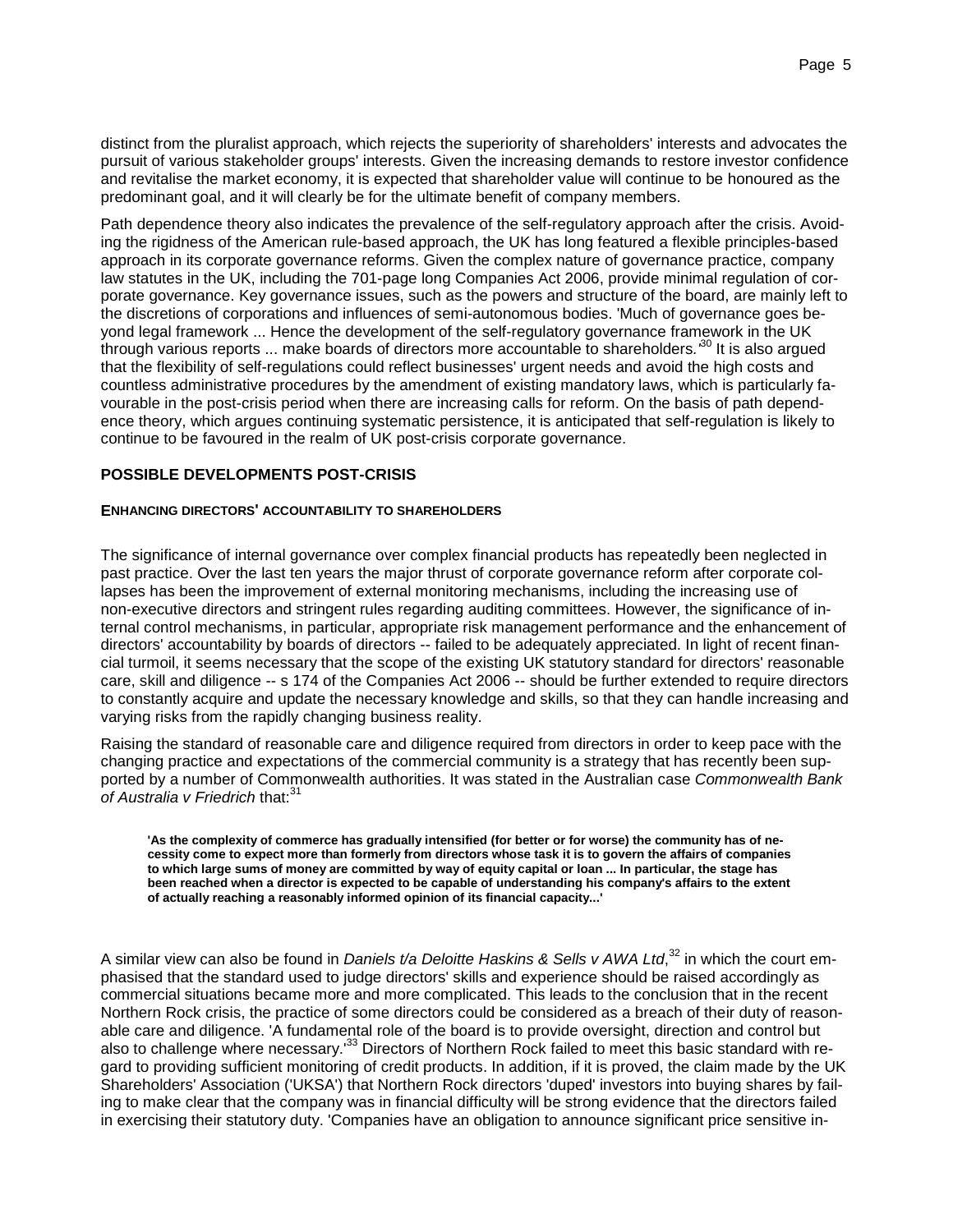formation as soon as possible and we believe the lack of any such announcements led to a false market in shares of the company*.*' 34

The other potential method of enhancing directors' accountability is via the development of voluntary corporate governance codes and guidelines offering sufficient flexibility and space for improvement. It is suggested that further corporate governance guidance for directors should be developed to take account of rising risks, control malfunctions and market expectations exposed by the financial crisis. Significantly, based on the recognition that 'a company's system of internal control has a key role of the management of risks that are significant to the fulfilment of its business objectives  $\ldots$  and the safeguarding of (shareholders') assets',  $35$  further risk management and internal control standards are expected on the basis of the Turnbull Report,<sup>36</sup> to ensure that the risks emerging from the complicated financial environment will be adequately and effectively managed.

#### **ENHANCING SHAREHOLDER CONTROL: THE ROLE OF INSTITUTIONAL INVESTORS**

In the aftermath of the financial crisis, the role of shareholders in corporate control, and in particular the activism of long-term institutional investors, should be emphasised as a major crisis-avoidance tool. Currently in the UK there is no mandatory requirement for institutional investors to vote in corporate governance. Further regulations are expected in the post-crisis context, requiring institutions with holdings of shares above a certain (large) minimum value to vote on company business.<sup>37</sup> Meanwhile, the role of institutional investors in monitoring executive remuneration practice should be enhanced after the crisis, acting as an effective brake on executives' lack of accountability. As monitors of excessive and uncontrolled corporate powers, shareholders in UK-listed companies should be able to intervene in the company's executive compensation arrangements to a greater extent, thus to prevent the risk of executives exploiting principals' interests.<sup>38</sup> For instance, the practice of obtaining advisory votes from shareholders regarding remuneration schemes should be encouraged, to eliminate the risk of opportunism by management, and to ensure the effectiveness of shareholder involvement.<sup>3</sup>

#### **REMARKS**

Three key theories -- the agency theory, stewardship theory and path dependence theory have served to explain the relationship between directors and shareholders in the field of corporate governance. Nevertheless, none of the theories alone seems to have stood the test of the global financial crisis. Though agency theory provides an effective explanation of relevant governance problems such as unaccountability of the directors and insufficient shareholder control, it fails to solve the governance dilemma, ie, directors cannot submit every decision for shareholders' consideration. A governance structure which is framed purely on the basis of stewardship has also proved to be inapplicable in the post-crisis context. *A multi-theoretical ap*proach to corporate governance, as advocated by Daily et al,<sup>40</sup> therefore is essential in considering and determining rules and regulations in the post-crisis context.

Since the onset of the crisis, most recommendations in the realm of UK corporate governance have been constituted in the form of voluntary codes and reports, including the publication of the independent review of corporate governance -- the Walker Review,<sup>41</sup> updates to the Higgs Guidance and the revisions to the Code (now renamed the UK Corporate Governance Code). This indicates the strong impact of the UK historical self-regulatory framework, as indicated by path dependence theory. The choice of adopting those recommendations will be left to the decision of individual boards in the post-crisis context. But due to the lack of essential toughness, such a principles-based approach might not give rise to a substantial improvement in governance practice. In the authors' opinion, a combination of voluntary codes and mandatory instruments appears to be the best choice in restoring the market order and investors' confidence. The voluntary codes are playing the supporting role for the ultimate production of the regulation. In particular, it is necessary, via further judicial interpretations to s 174 and other related statutory provisions, to force directors to constantly upgrade necessary skills and knowledge to enable them to be more confident in dealing with more complicated financial and economic situations.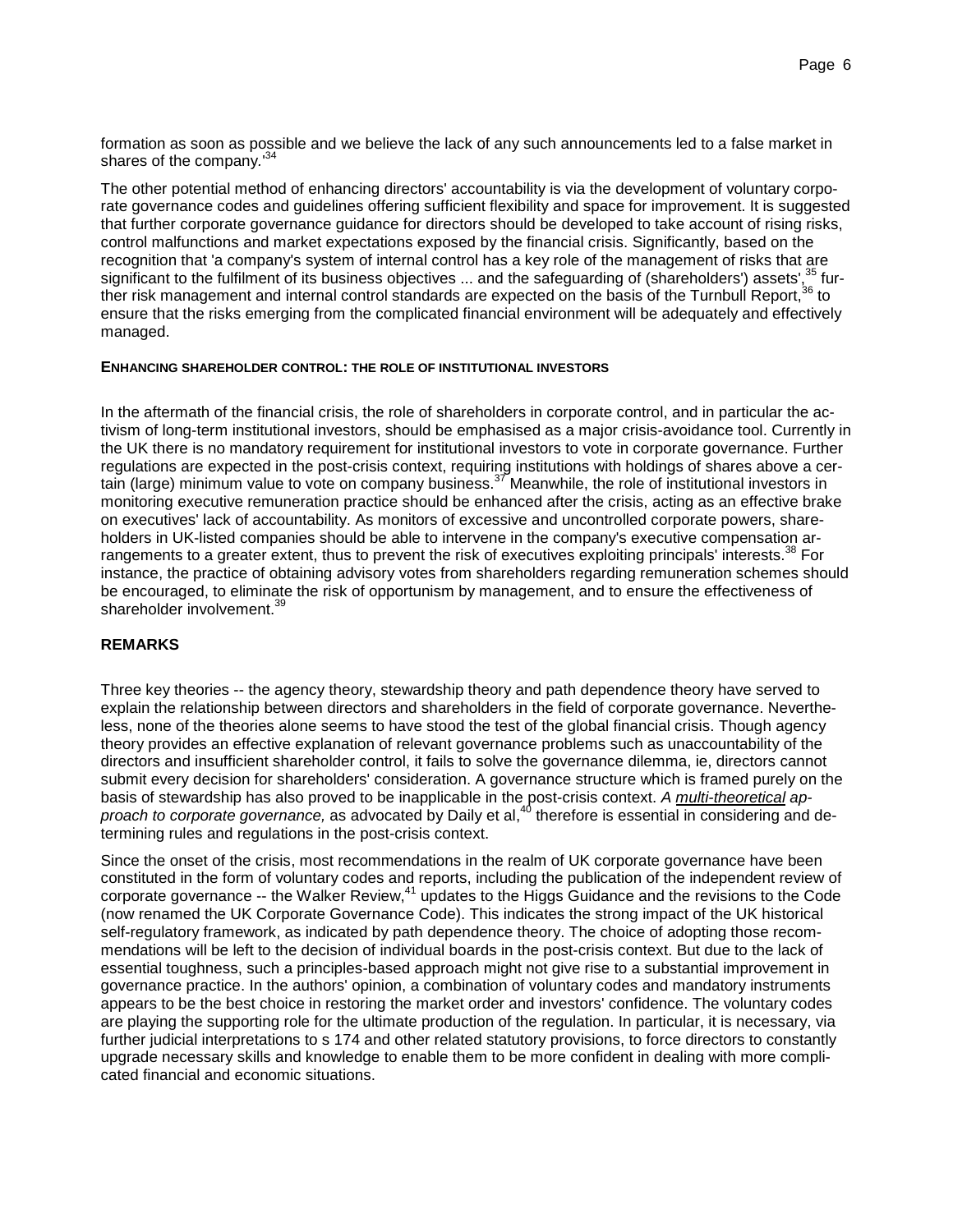1 Clarke, T 'Cycles of Crisis and Regulation: The Enduring Agency and Stewardship Problems of Corporate Governance' [2004] 12 (2) *Corporate Governance: An International Review* 153-161.

2 Daily CM, Dalton DR and Cannella AC, 'Corporate Governance: Decades of Dialogue and Data' [2003] 28 *Academy of Management Review* 371 at 372.

3 Jensen MC & Meckling W, 'Theory of the Firm: Managerial Behaviour, Agency Costs and Ownership Structure' [1976] 3 JFE 305.

4 Matheson J & Olson B, 'Corporate Law and the Longterm Shareholder Model of Corporate Governance' [1992] 76 MLR 1313, 1328.

5 Eisenhardt KM, 'Agency Theory: An Assessment and Review' [1989] 14 *Academy of Management Review* 57.

6 Rose, P, 'Regulating Risk by Strengthening Corporate Governance', Symposium on Regulating Risk, University of Connecticut School of Law, April 16, 2010.

7 Daily CM, Dalton DR and Cannella AC, 'Corporate Governance, Decades of Dialogue and Data' [2003] 28 *Academy of Management Review* 371, 372.

8 Stiles P and Taylor B, *Boards at Work: How Directors View Their Roles and Responsibilities* (2001, Oxford: OUP), 4.

9 Financial Reporting Council, *Combined Code on Corporate Governance* (2003, London: FRC), 34-35.

10 Cadbury A, *Report on the Financial Aspects of Corporate Governance* (1992, London: Gee), para 2.5.

11 The Association of Chartered Certified Accountants (ACCA), *Climbing out of the Credit Crunch*, Policy Paper (Sep 2008), 4.

12 Plath C, *Corporate Governance in the Credit Crisis: Key Considerations for Investors.* (2008, Moody's Investors Service).

13 Gapper J, 'Now Banks Must Relearn Their Craft' FT, 30 Jul 2007.

14 Finch V 'Corporate Rescue in a World of Debt' [2008] 8 JBL756, 760-762.

<sup>15</sup> Commented by David Pitt-Watson, Senior Adviser to Hermes Pension Fund Management, quoted in House of Commons Treasury Committee, *Banking Crisis: Reforming Corporate Governance and Pay in the City -- Ninth Report of Session 2008-09*  (London, The Stationery Office Limited, 2009) , 57.

16 Clarke, T, *International Corporate Governance: A Comparative Approach* (2007, London: Routledge), 87.

17 House of Commons Treasury Committee, *The Run on the Rock: Fifth Report of Session 2007-08,* (2008, London: Stationery Office), 19.

18 Davis JH, Schoorman FD & Donaldson L, 'Toward a Stewardship Theory of Management' [1997] 22 *Academy of Management Review* 20-47;

<sup>19</sup> Donaldson L and Davis JH, 'Boards and Company Performance -- Research Challenges the Conventional Wisdom' [1994] 2 *Corporate Governance: An International Review*151.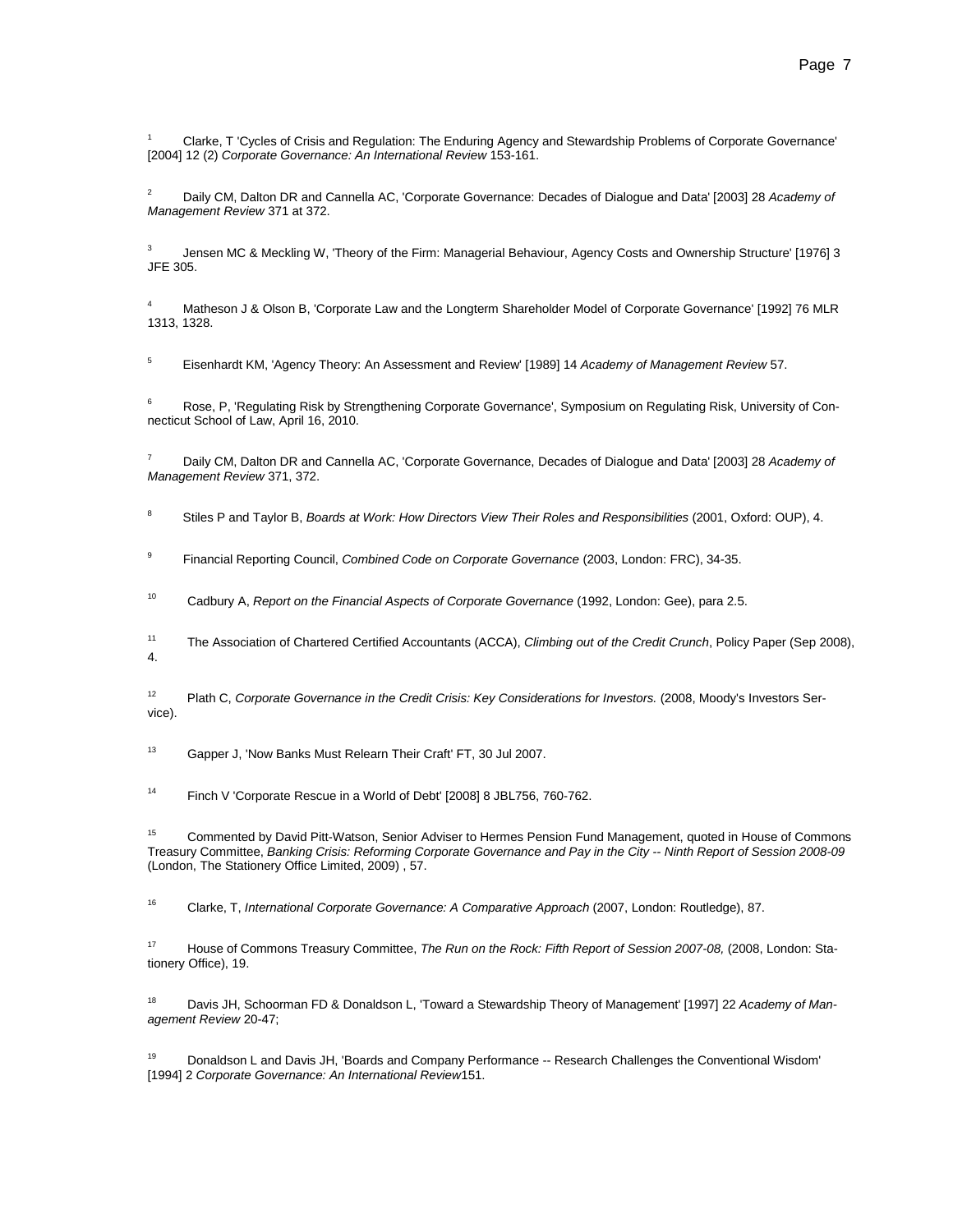<sup>20</sup> Donaldson L and Davis JH, "Stewardship Theory or Agency Theory: CEO Governance and Shareholder Returns' [1991] 16 *Academy of Management Review* 49, 62.

21 *Ibid.*

 $22$  These comments were made by Greenspan in response to questioning of the House of Representatives in 2008. Cited by Barker R, Speech at the 2nd International Conference of Corporate Governance Association, Turkey, Istanbul, 14-15 Jan, 2009.

<sup>23</sup> Donaldson L and Davis JH, 'Stewardship Theory or Agency Theory: CEO Governance and Shareholder Returns' [1991] 16 *Academy of Management Review* 49.

<sup>24</sup> Blair MM, *Ownership and Control: Rethinking Corporate Governance for the 21st Century* (1995, Washington DC: Brookings Institute), 32.

<sup>25</sup> Commented by Hannah Griffiths, quoted in 'A Change in the Climate: Credit Crunch Makes the Bottom Line the Top Issue' 6 Mar, 2008, *Guardian*.

<sup>26</sup> Aguilera R, Rupp D, Williams C and Ganapathi J, 'Putting the S Back in Corporate Social Responsibility: A Multi-level Theory of Social Changes in Organizations' [2007] 32 *Academy of Management Review* 836, 845.

27 Hathaway OA, 'The Course and Pattern of Legal Change in a Common Law System' [2001] *Iowa L. Rev.* 1, 103-104.

28 Bebchuk L and Roe MJ, 'A Theory of Path Dependence in Corporate Governance and Ownership' [2000] 52 *Stan. L. Rev* 127.

29 Eg, *Hutton v West Cork Railway Co* (1883) 23 Ch D 654; *Pender v Lushington* (1877) 6 Ch D 70; *Parke v Daily News Ltd* [1962] Ch 927; *Hogg v Cramphorn* [1966] 3 All ER 420.

30 Institute of Directors ('IOD'), *Corporate Governance in the UK* [2006].

31 [1991] 9 ACLC 946, *per* Tadgell J, 965.

 $32$  [1995] 13 ACLC 614.

33 The Association of Chartered Certified Accountants ('ACCA'), *Climbing out of the Credit Crunch*, Policy Paper [2008], 4.

34 Bourke L, 'UK Shareholders Association Forms Action Group for Northern Rock Investors', *Citywire* [25 Sep, 2007].

35 The Institute of Chartered Accountants in England and Wales, *Internal Control -- Guidance for Directors on the Combined Code* (Turnbull Report) (London, 1999), 4.

36 *Ibid.*

37 Emmott B, 'Beyond Shareholder Value, in a Survey of Capitalism and Democracy' [2003] 28 *The Economist* 9.

<sup>38</sup> House of Commons Treasury Committee, Banking Crisis: Reforming Corporate Governance and Pay in the City -- Ninth Report of Session 2008-0 (2009, London, Stationery Office Limited), 17.

39 Ibid, 29.